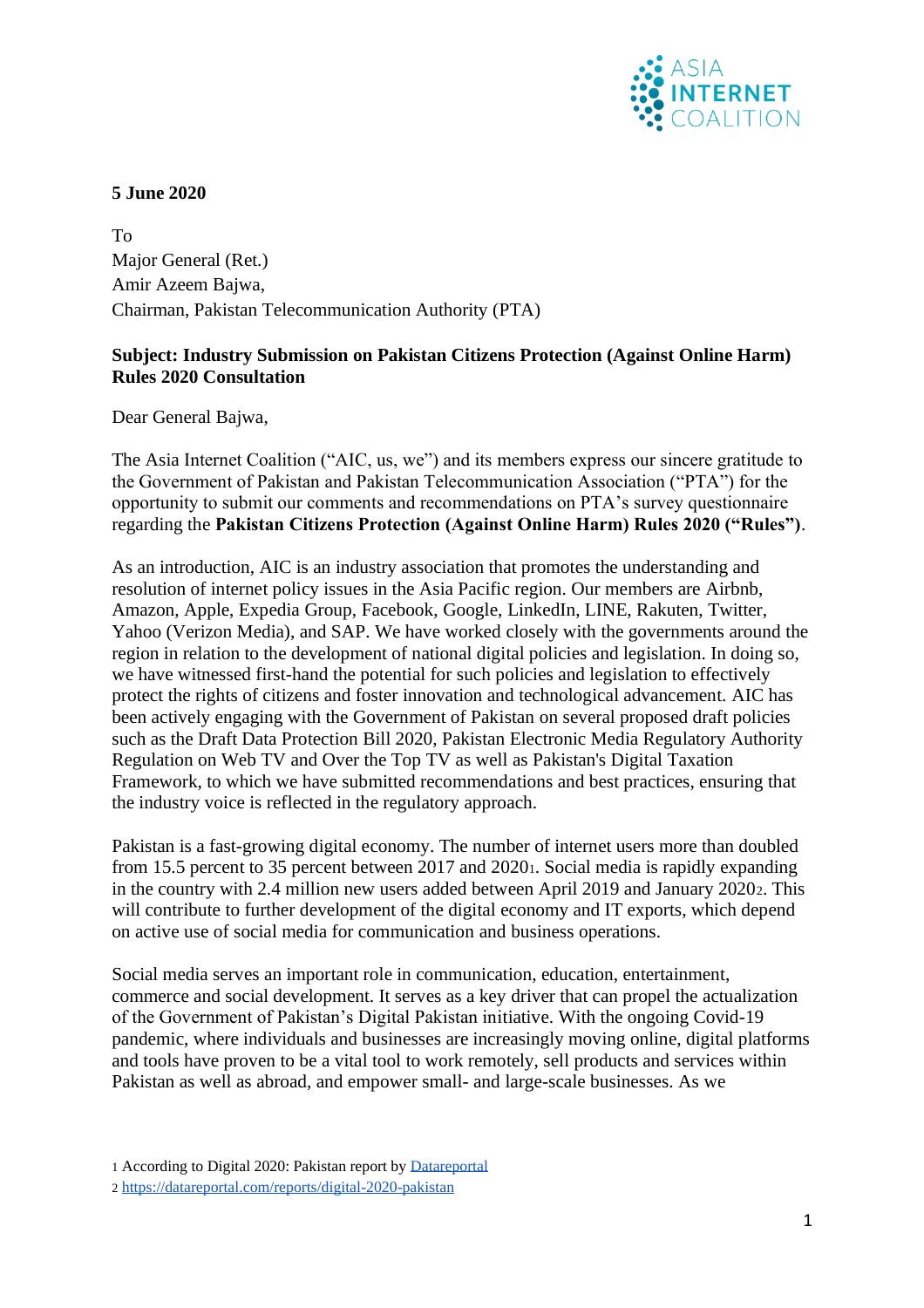

understand, the rules proposed by the government intend to play a vital role in enabling digital platforms to serve the interests of Pakistan's citizens while ensuring their safety.

However, as stated in our previous letter addressed to Prime Minister Imran Khan, the Rules in the form previously published would significantly alter the landscape for digital platform companies and make it extremely difficult for them to provide their services to citizens and businesses in the country. As such, we welcome the Government of Pakistan's decision to open up consultation on this very crucial policy and extend our sincere thanks to PTA for extending this invitation to AIC for comments.

We also appreciate that the Federal Government, through multiple public statements, has committed that the Rules stand suspended. However, given that the Rules were framed by the Federal Cabinet, we request that the Rules formally be withdrawn through the same process to allow for a constructive multi-stakeholder consultation.

We feel that this important topic necessitates a credible, wide-ranging and transparent consultation process. In addition to publishing a survey questionnaire, we strongly recommend that PTA and the Government of Pakistan put in place a comprehensive framework for the consultation, including a paper or exposure draft that outlines details on the government's proposed regulatory approach. A consultation paper should seek extensive public policy input, which will inform the development of a holistic public policy approach to deal with the issues at hand, and if needed, ask about and inform the contours of any future additional regulatory or legislative framework. We hope to engage constructively in this consultation to help fulfill this joint ambition. As PTA was recently recognized as a 4th Generation Regulator, we are confident that it will be well-positioned to lead this process.

We note that PTA has outlined some preliminary objectives for the Rules on its website. including that they should meet the statutory requirement of framing Rules under Section 37 (2), PECA 2016. We strongly encourage PTA to ensure that any Rules adhere closely to its parent legislation. The statute requires the rules to facilitate only the powers enumerated under Section 37 (1), which are to remove or block access to information under certain circumstances. As such, topics such as data localization, access to user data, misinformation and data breach notification requirements should fall outside the scope of this consultation. In fact, we strongly encourage PTA to frame the Rules specifically in relation to the matters specified in Section 37 (2) of PECA, 2016. Namely, safeguards, transparent processes, and effective oversight mechanisms for the exercise of powers under Section 37 (1). We note that these crucial elements were completely absent in the previously published version of the Rules and hope that the PTA takes this opportunity to address this omission.

Looking around the world for global practices, as suggested in the questions provided, there is indeed much interest in ensuring a safe online environment. Yet, it is useful and important to recognise that many of the ambitious conversations in this area are the subject of in-depth, evidence-based, and lengthy policy research and exchanges, where a panoply of policy solutions are being explored rather than a single legislative route or limited set of questions.

In the UK, for example, the [Online Harms White Paper](https://www.gov.uk/government/consultations/online-harms-white-paper) was released over a year ago, following months of early exploration by civil servants and the stakeholder community. The UK government released on 12 February 2020 [its response to the consultation on the White](https://www.gov.uk/government/consultations/online-harms-white-paper/public-feedback/online-harms-white-paper-initial-consultation-response)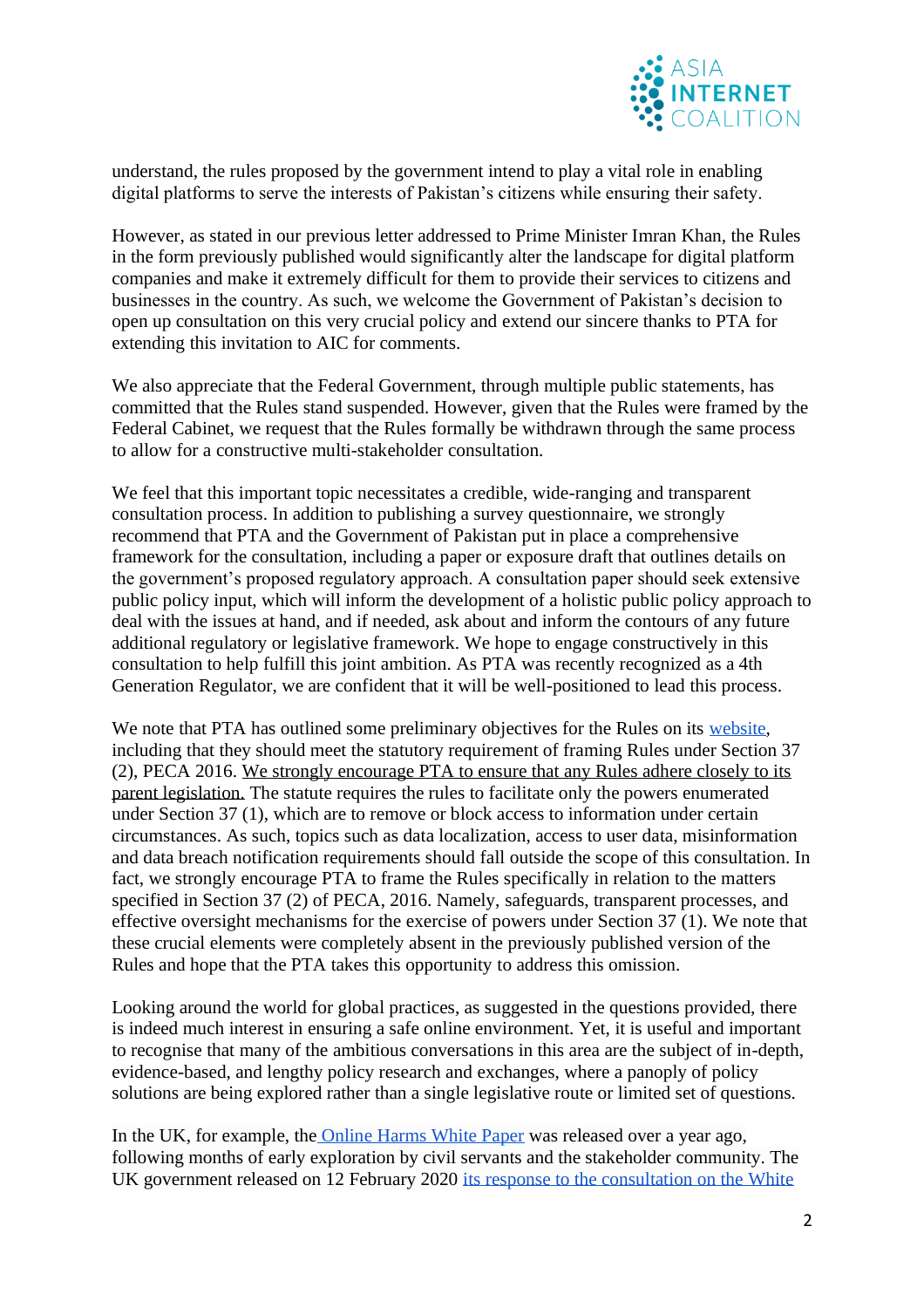

[Paper,](https://www.gov.uk/government/consultations/online-harms-white-paper/public-feedback/online-harms-white-paper-initial-consultation-response) which clarified a number of points, starting with an emphasis on the respect of fundamental human rights such as freedom of expression, the importance of transparency, and clarity and certainty for business. Rather than rushing to legislate at this stage, the UK Government is recommending a series of further studies, to ascertain the methods to tackle online harms most effectively in practice.

We would therefore respectfully suggest that the present initial questionnaire be followed or accompanied soonest by the initiation of a thorough consultative policy process, to which we look forward to contributing in depth. In light of the foregoing, we have appended the following materials to this letter:

- A. **Suggestions for Effective Government Consultations:** We would appreciate PTA's feedback on these recommendations, along with confirmation and additional details on the consultation framework and process for any draft rules or regulation.
- B. **Inputs and recommendations on Pakistan Citizens Protection (Against Online Harm) Rules 2020:** We have provided key thematic areas that we would recommend PTA to consider in framing the consultation. We developed these comments and recommendations keeping in mind the questions posted on PTA's website at feedback.pta.gov.pk. The key issues covered are:
	- 1. The Challenges of Online Content Governance
	- 2. Addressing specific types of harmful content
	- 3. Compliance with local laws and principles of international human rights and best practices
	- 4. Balancing Freedom of Expression against other values, i.e, Safety, Privacy, Dignity.
	- 5. Accountability Framework for Global Platforms
	- 6. Issues specific to Citizen Protection Against Online Harm Rules

The issue of storage of citizen data and breach notifications is currently being addressed in [Pakistan's Draft Data Protection Bill 2020](https://moitt.gov.pk/SiteImage/Misc/files/Personal%20Data%20Protection%20Bill%202020%20Updated(1).pdf) that governs the collection, processing, use and disclosure of personal data. In order to avoid a regulatory overlap, related questions on data protection, including questions around data storage and government access to user data, should not be included within the scope of this consultation. Instead we suggest this aspect to be reviewed and assessed as part of the ongoing data protection consultation led by the Ministry of Information Technology and Telecommunication (MOITT), to which AIC is aiming to submit comments and recommendations.

As always, AIC Members are excited about the opportunities that digital platforms create for the Pakistani economy and society, and we look forward to working collaboratively with the Government of Pakistan on a regulatory framework that supports Pakistan's continued digital growth and transformation.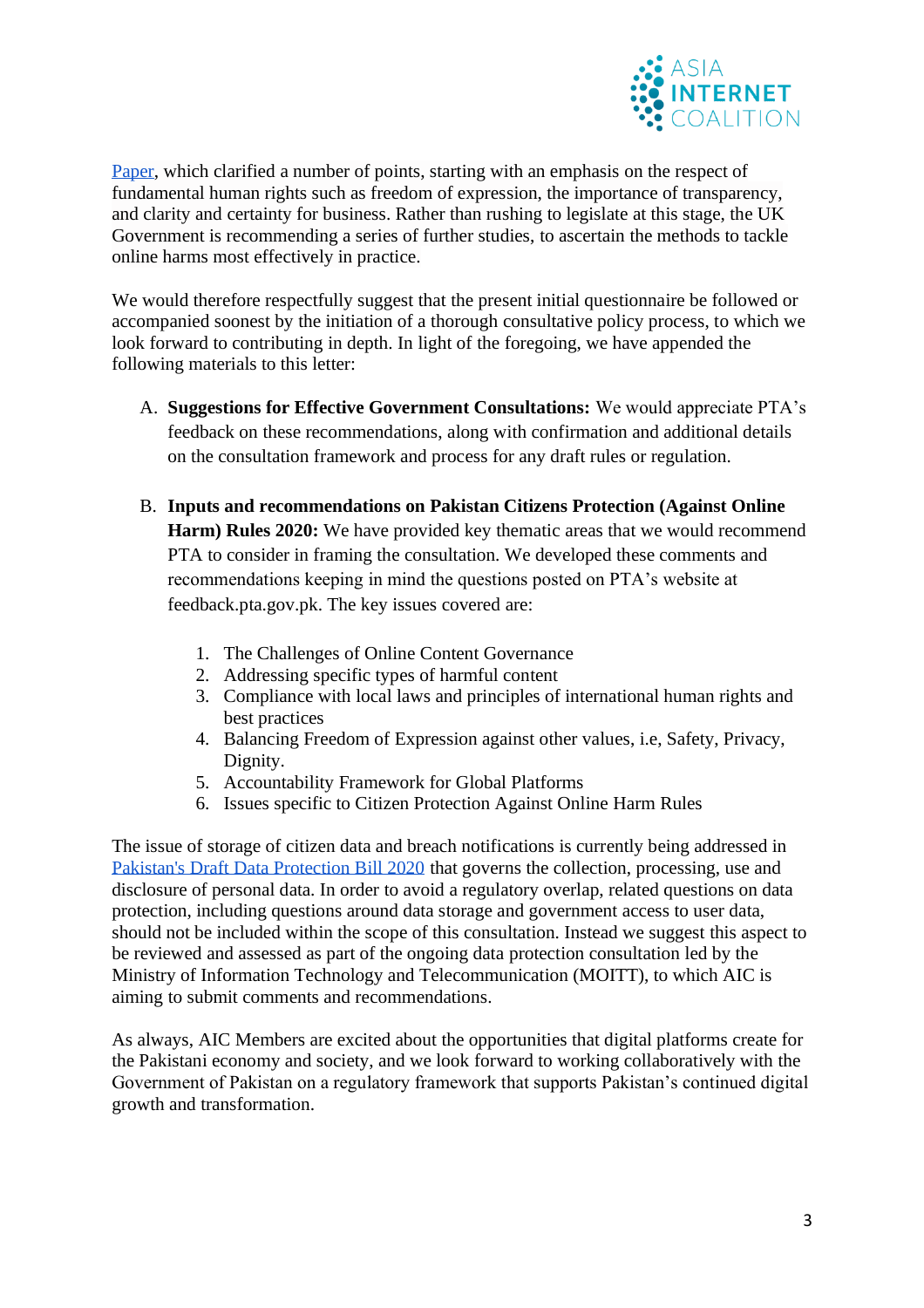

Should you have any questions or need further clarification, please do not hesitate to contact me directly or our Secretariat Mr. Sarthak Luthra at [Secretariat@aicasia.org](mailto:Secretariat@aicasia.org) or +65 8739 1490.

Please accept, Mr Chairman, the assurances of our highest consideration.

Respectfully,

Daine

Jeff Paine Managing Director Asia Internet Coalition (AIC)

*Cc.:*

- *Mr. Syed Amin Ul Haque, Federal Minister (IT & Telecommunication), Ministry of Information Technology and Telecommunication (MoITT)*
- *Mr. Shoaib Ahmad Siddiqui, Federal Secretary, Ministry of Information Technology & Telecommunication (MoITT)*
- *Mr. Eazaz Aslam Dar, Additional Secretary, Ministry of Information Technology and Telecommunication (MoITT)*
- *Dr. Shireen M. Mazari, Federal Minister for Human Rights*
- *Ms. Tania Aidrus, Member of Strategic Reforms Implementation Unit, Prime Minister's Office, Islamabad*
- *Barrister Syed Ali Zafar, Chairman ILF Pakistan*
- *Dr. Arslan Khalid, Focal Person to the Prime Minister on Digital Media, Prime Minister's Office, Islamabad*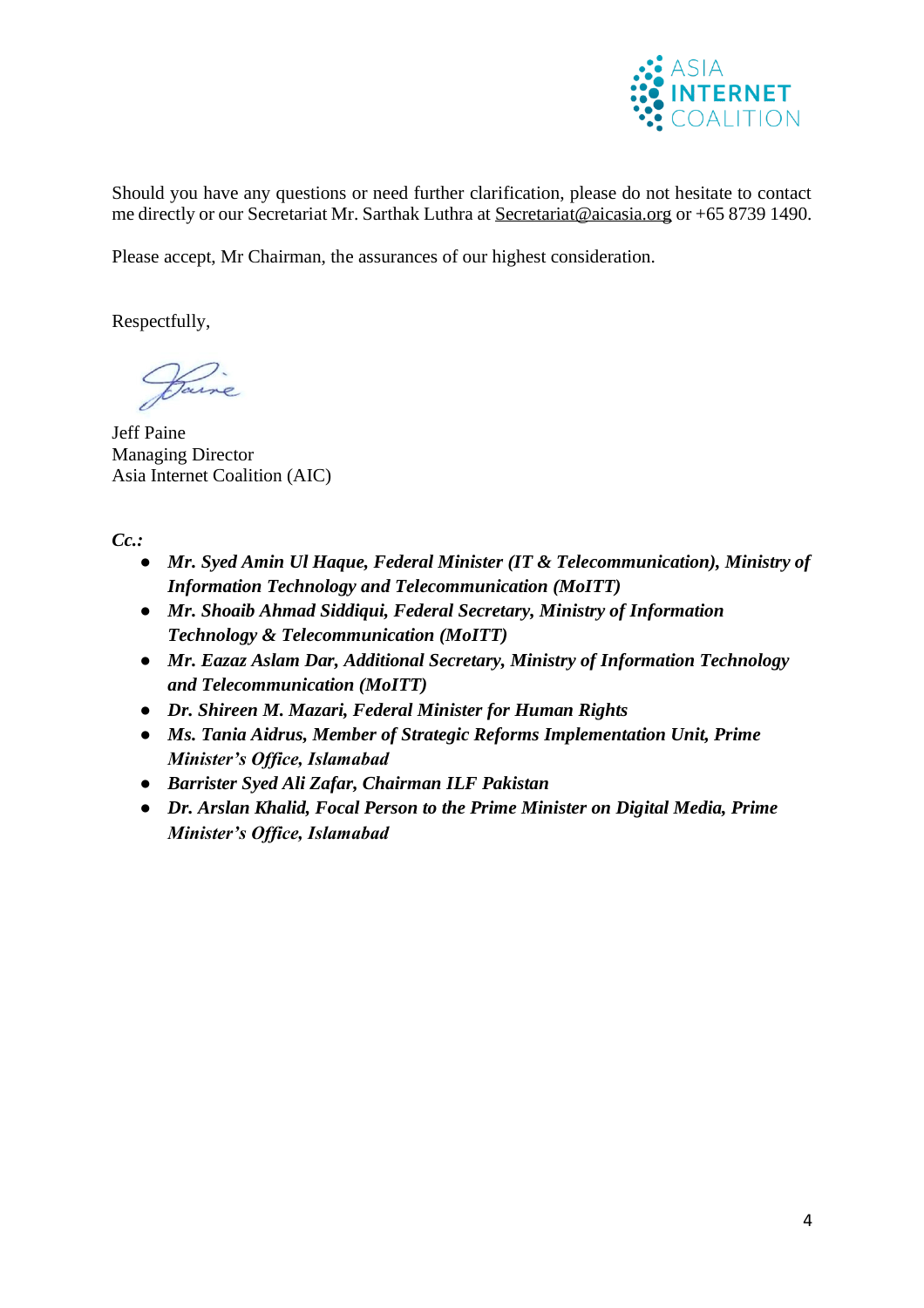

### **A. Suggestions for Effective Government Consultations**

We acknowledge the useful role consultation plays in a modern democracy and its practical application. Guided by best practices deployed in Australia3, Canada<sup>4</sup> and the UK, AIC has collated a number of recommendations for effective public consultations, based on which we submit below for the Government of Pakistan's consideration.

A holistic consultation process ensures that the Government has considered the real-world impact of the policy options. This will lead to better outcomes and greater acceptance in the community, particularly among any stakeholders who may be affected by the policy. These are the key steps we propose:

- Explain the purpose and objectives of the consultation;
- Outline a plan for conducting the consultation;
- Outline a strategy for the most efficient and meaningful consultation; and
- Summarise the major topics to be covered and what issues might be raised. This includes the publication of an exposure draft/concept paper (explained below) accompanied with relevant questions.

#### **Key considerations:**

- i. *Accessibility and transparency:* Consultation should ensure that all relevant stakeholders can readily contribute to policy development, regardless of geographical location. Involving relevant stakeholders from the earliest possible stage in the policy development process will promote transparent and comprehensive participation.
- ii. *Timeframe:* It is important that consultations be conducted early, when the policy objectives and different approaches to regulation are still under consideration. Depending on the significance of the proposal, between 30 to 60 days is usually appropriate for effective consultation, which should be followed by open house discussions alongside internal and external workshops with the key stakeholders.
- iii. *Consistent and flexible:* Consistent consultation procedures can make it easier for stakeholders to participate. They can also permit better coordination of regulatory quality initiatives across a wide range of policy areas. Where Ministers have made a commitment to a particular course of action, consultation can improve the design of the proposal and help ensure that it minimises the compliance burden on business and costs to the community.
- iv. *Concept paper and exposure draft:* Consulting on and analysing implementation options is an important part of policy development. In the early stages it is

<sup>3</sup> https://www.pmc.gov.au/sites/default/files/publications/best-practice-consultation.pdf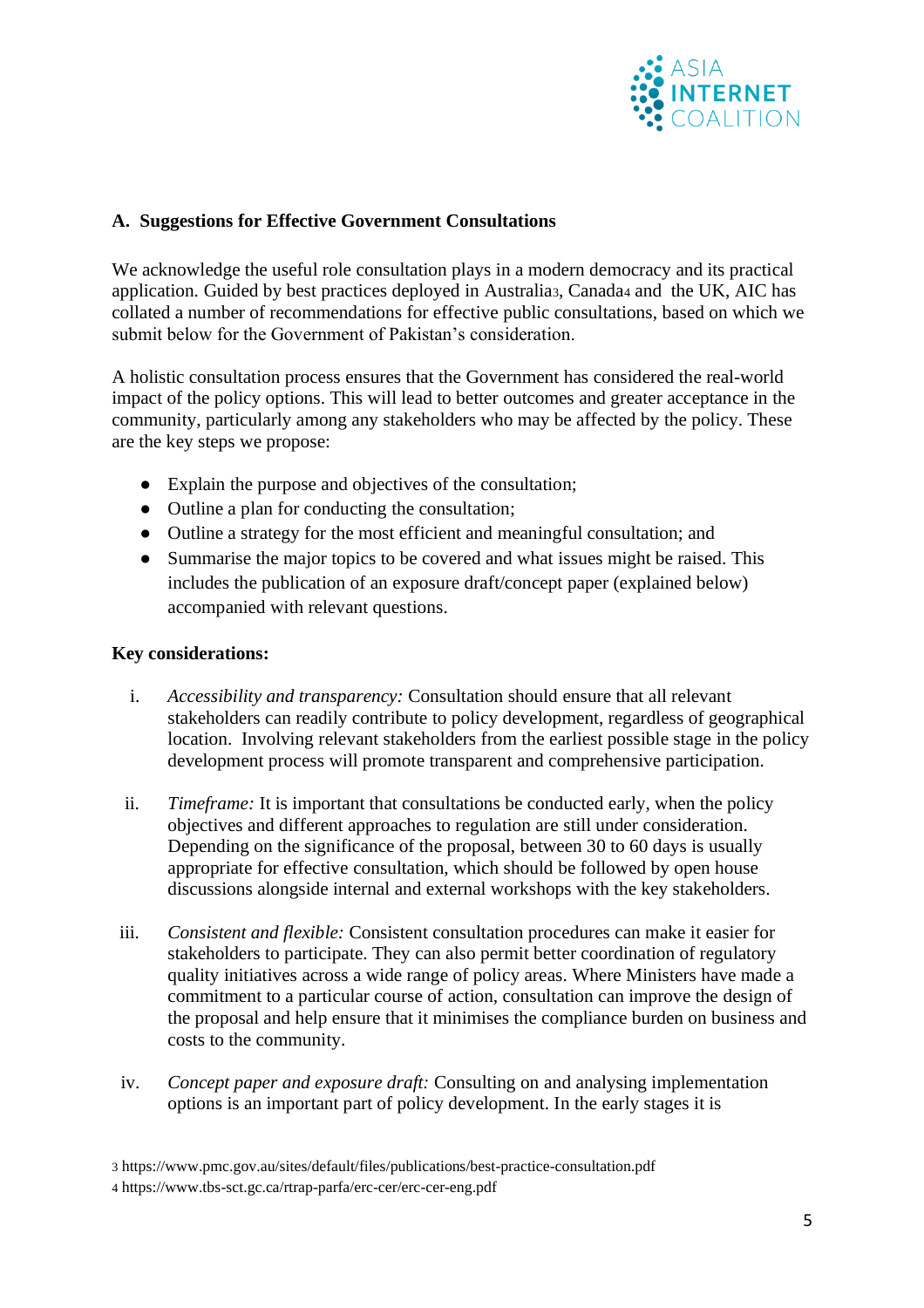

recommended to publish a concept paper and gather relevant information needed to help develop a policy. This concept paper can cover the rationale of the policy and key questions for consideration. Before accelerating the policy, we also suggest testing the details of complex regulations with relevant businesses. The government could also release exposure drafts of complex regulations for significant matters to allow businesses and other stakeholders to provide more detailed comments and advice on how the regulation will work in practice.

In addition, exposure drafts allow the Government to verify that stakeholders clearly understand how the law will apply to them, and their legal rights and obligations. Stakeholders may also be able to identify how aspects of the proposed laws can be simplified.

Lastly, publishing a consultation plan provides information to stakeholders about future consultation opportunities. This improves the transparency of policy development and gives stakeholders early warning so they can contribute more effectively to the process.

## **B. Comments and Recommendations for Harmful Content**

AIC believes that an effective regulatory framework to address harmful content is needed, and must be guided by four key principles:

- *Shared Responsibility:* Tackling illegal content is a societal challenge—in which companies, governments, civil society, and users all have a role to play.
- *Flexibility* to accommodate new technology. Further, as currently drafted, the Rules provide for onerous obligations that do not take into account the financial situation of SMEs, the technical realities online platforms operate under or their jurisdictional presence.
- *Fairness and transparency*: Laws should support companies' ability to publish transparency reports about content removals, and provide people with notice and an ability to appeal removal of content.
- *Rule of law and creating legal clarity*: It's important to clearly define what platforms can do to fulfill their legal responsibilities, including removal obligations. An online platform that takes other voluntary steps by use of automated technology to address illegal content should not be penalized and should not lose its safe harbour protection. This is crucial, as it allows companies to go above and beyond the requirements where appropriate, including such voluntary efforts.

The latter point is particularly important: the thoughtful framework of 'safe harbours' have helped create shared responsibilities, ensuring illegal content is defined, addressed expeditiously while preserving economic growth, free expression and the free flow of information, and other societal benefits. 'Safe harbour' laws guarantee that as long as an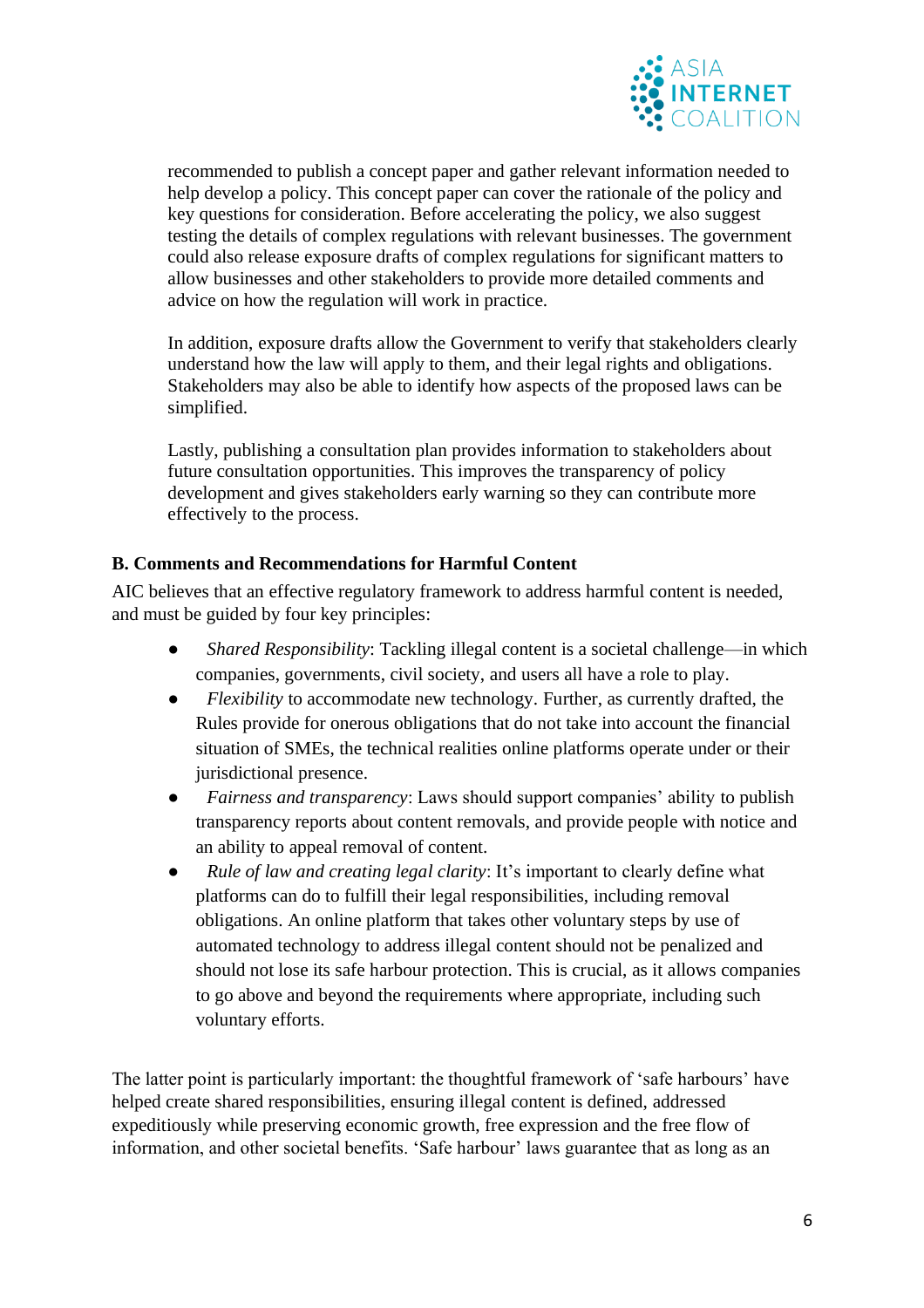

online platform meets certain global thresholds or conditions, it is not liable for the acts of its users.

## **B.1. The Challenge of Online Content Governance**

While AIC recognizes that harmful online content is a matter of serious concern, it's impossible to remove all harmful content from the Internet. The threats are evolving, research is limited and – most importantly – there is little consensus on what the most effective interventions are across each specific legal harm. Since people use dozens of different sharing services—with different policies and processes—any regulation should set baselines for what's prohibited and require companies to build systems and procedures for keeping harmful content to a bare minimum.

Furthermore, harmful online content is expansive in nature with no one-size-fits-all definition. Developing onerous and stringent regulations will be challenging for companies to plan for and, more importantly, for the desired impact to be had – particularly as new harms emerge and our understanding evolves. Any protection that a State may devise for citizens' protection should rest on international rights standards that provide for and protect constitutional freedoms. These protections must form the backbone of any State responses to hate speech, intolerance, discrimination and other immoral content.

Approaches to addressing illegal online content should be tailored to achieve clearly defined goals. Moreover, effective regulation that holds Internet companies accountable to their own policies and procedures has been shown to be a more effective tool in redressing the most harmful speech. Also, an alternative approach may be more beneficial – focused more on transparency on action being taken, rather than tying companies to specific requirements that may rapidly become outdated. This rings particularly true in the case of Pakistan as the country combats and mitigates sensitive content related to terrorism, extremism, hate speech, fake news, incitement to violence and national security.

Regulatory frameworks should encourage compliance and enforcement of existing relevant standards. Its raison d'être should be to hold platforms accountable to the public, ensuring they respect ethical standards. Such regulation models rely first and foremost on members' common understanding of the values and ethics that underpin their professional conduct.

Importantly, regulation that encourages companies to build mechanisms to take responsibility for the safety of their users also helps reduce the pressure on the regulator, courts and the judiciarys. As a significant number of cases can be dealt with in a quick and satisfactory manner, and at low cost, legal proceedings need only be initiated in the most severe of cases. Generally, companies are encouraged to innovate and mitigate problems through their respective policies, systems and procedures, the need for state sanctioned regulation is significantly minimized.

Lastly, countries have taken very different approaches in regulating harmful online content. In the case of Australia last year, the country made two amendments to existing legislation,

<sup>5</sup> According to an [article](https://asiafoundation.org/2019/12/18/alternative-dispute-resolution-gains-traction-in-pakistan/) by Asia Foundation, nearly 1.7 million cases are pending in courts across Pakistan as of December 2019.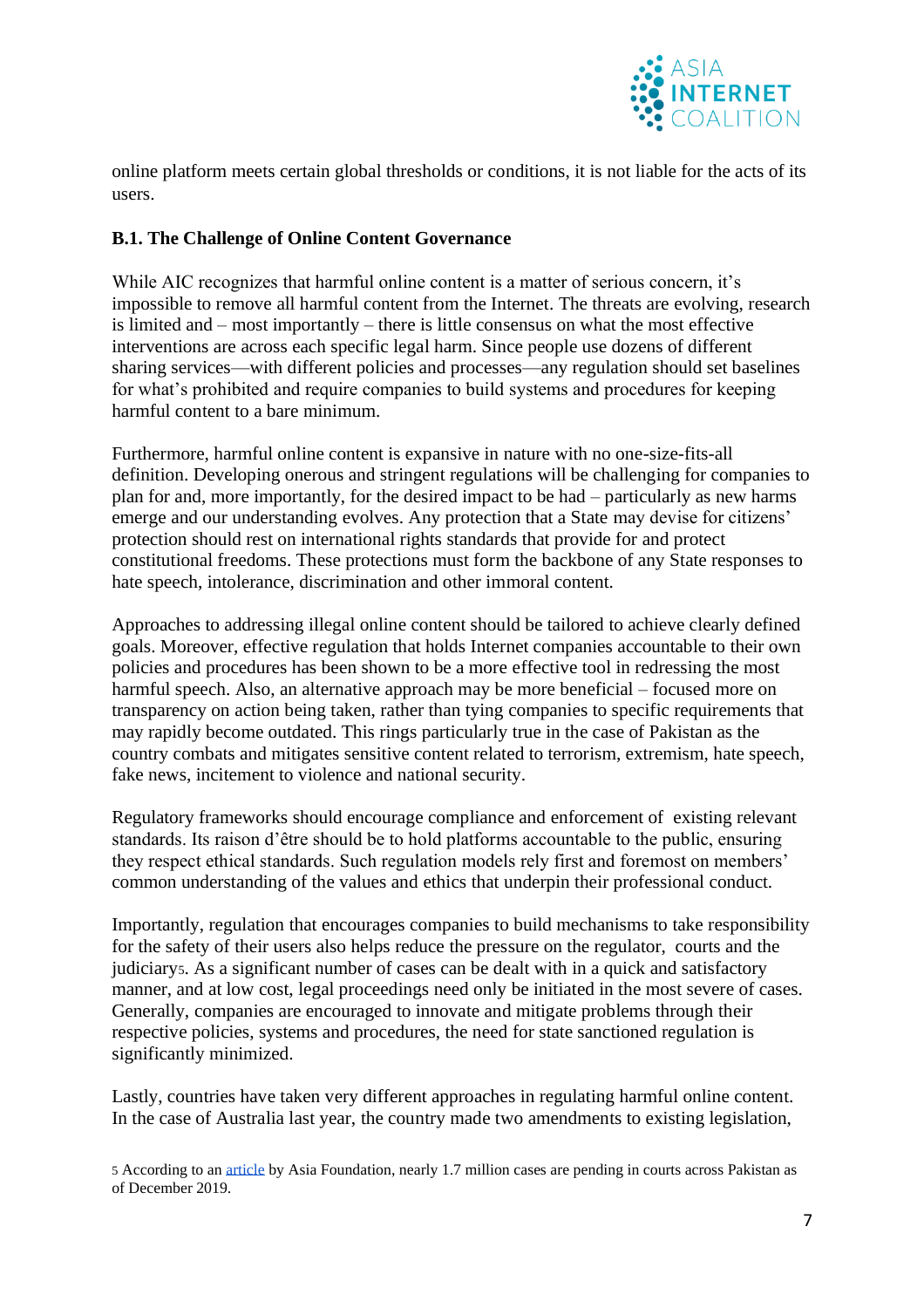

namely the Australia Privacy Act Amendment and New Social Media Law under Criminal Code Amendment. One potential problem with these legislative changes is the requirement for industry to notify the Australian Federal Police if they are aware their service can be used to access any particular abhorrent violent material. As Internet service providers provide access for consumers to everything on the Internet, this requirement is negatively perceived as turning the industry into a national surveillance network. In addition, these strict laws can lead to media censorship and potentially reduced investments.

New Zealand on other hand has taken a much more pragmatic stance as compared to its neighbour, Australia. To stop the spread of harmful online content, New Zealand leveraged existing laws rather than initiating a new legislation. New Zealand also introduced a collaborative "roadmap to action" through the [Christchurch Call,](https://www.christchurchcall.com/) which calls on both governments and tech companies to take a collaborative approach to curbing online extremist content. Moving forward, it seems that New Zealand will continue to pursue collaborative channels in addition to carefully looking at potential regulation.

## **B.2. Addressing specific types of harmful content**

Regulation should take into account the severity and prevalence of the harmful content in question, its status in law, and the efforts already underway to address the content.

While legislation should clearly define what types of harmful content would be deemed unlawful, applying those definitions in order to achieve uniform enforcement is not always a straightforward process. For instance, hateful speech, bullying, and threats of self-harm are often expressed through a lexicon of words that fall in and out of favor or evolve over time. Therefore, ensuring that these definitions are consistent, transparent, practically operable at scale and, most importantly – expressly tied to clear definitions under the criminal code – is vital to effective enforcement.

Moreover, regulation should develop an understanding of the capabilities and limitations of technology in content moderation and allow Internet companies the flexibility to innovate. An approach that seems to work for one particular platform or type of content may be less effective (or even counterproductive) when applied elsewhere.

To tackle this challenge, mutual collaboration between Government, civil society and the industry must be sought. We foresee that PTA could work with the industry and civil society to facilitate cross-sector collaboration and sharing, which will equip industry with technical information on best practices on content moderation. This will allow Pakistan to maintain a light touch regulatory framework whilst empowering the industry to curb online offenses. Collaboration can be in the form of:

- Holding regular conversations between the PTA, civic society and the industry through teleconferences on quarterly basis;
- Explore a self-regulatory approach with users by educating and empowering users through self-serve tools (i.e. parental controls, restricted search filters, etc).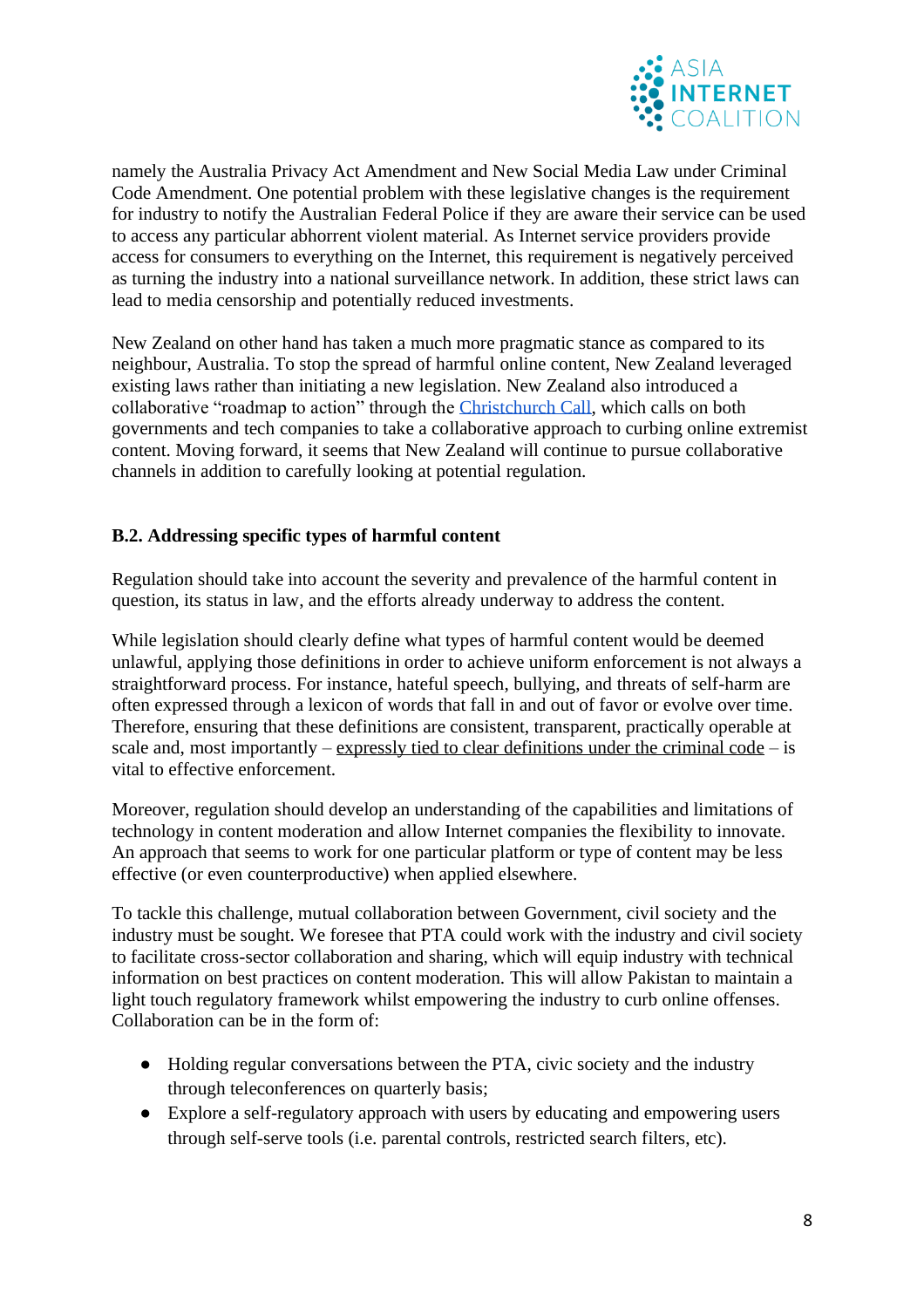

- Industry can provide the PTA with publicly available data to better understand the proactive measures that are already being undertaken to combat harmful content;
- PTA and civil society can share local perspectives on terms that constitute hate speech, harrasment, terrorism, etc. to help improve current industry policies; and
- PTA can share data and reports to keep industry abreast to current trends that are developing in the country.

# **B.3. Compliance with local laws and principles of international human rights and best practices**

The fight against harmful and objectionable content is an ongoing challenge that all social media companies face in every country they operate in. Both platforms and governments have certain responsibilities when it comes to addressing this challenge.

The duty of governments is to respect, protect, promote and fulfill human rights. That duty includes ensuring that national laws, regulations and policies (including rules) are consistent with international human rights laws and standards on freedom of expression and privacy, including the *Universal Declaration of Human Rights* ("UDHR"), the *International Covenant on Civil and Political Rights* ("ICCPR") and the *International Covenant on Economic, Social and Cultural Rights* ("ICESCR") which have been ratified by Pakistan.

Online platforms have a responsibility to be specific, transparent and consistent in assessing government restrictions and demands that impact freedom of expression or the right to privacy, including restrictions of access to content or restrictions of communications.

For example, social media platforms who are members of the [Global Network Initiative](https://globalnetworkinitiative.org/) undergo an independent audit every two years and have a responsibility to comply with all applicable local laws while respecting internationally recognized human rights, wherever they operate. In cases where national laws, regulations and policies do not conform to international standards, social media platforms are expected to minimize the adverse impact of government demands, laws, or regulations, and seek ways to honor the principles of internationally recognized human rights to the greatest extent possible.

Under various policies and community guidelines, social media platforms remove content promoting violence or hatred against individuals or groups based on attributes like race, religion, gender, and ethnicity, pursuant to the same being notified.

Some key efforts taken by AIC members include:

- Leveraging on technology such as artificial intelligence and machine learning to flush out the most harmful content.
- Undertake action that is effective, proportionate and scalable. This is done by employing both a preventive (education and user empowerment) and corrective (collaborate with enforcement agencies) approach to managing user behaviour.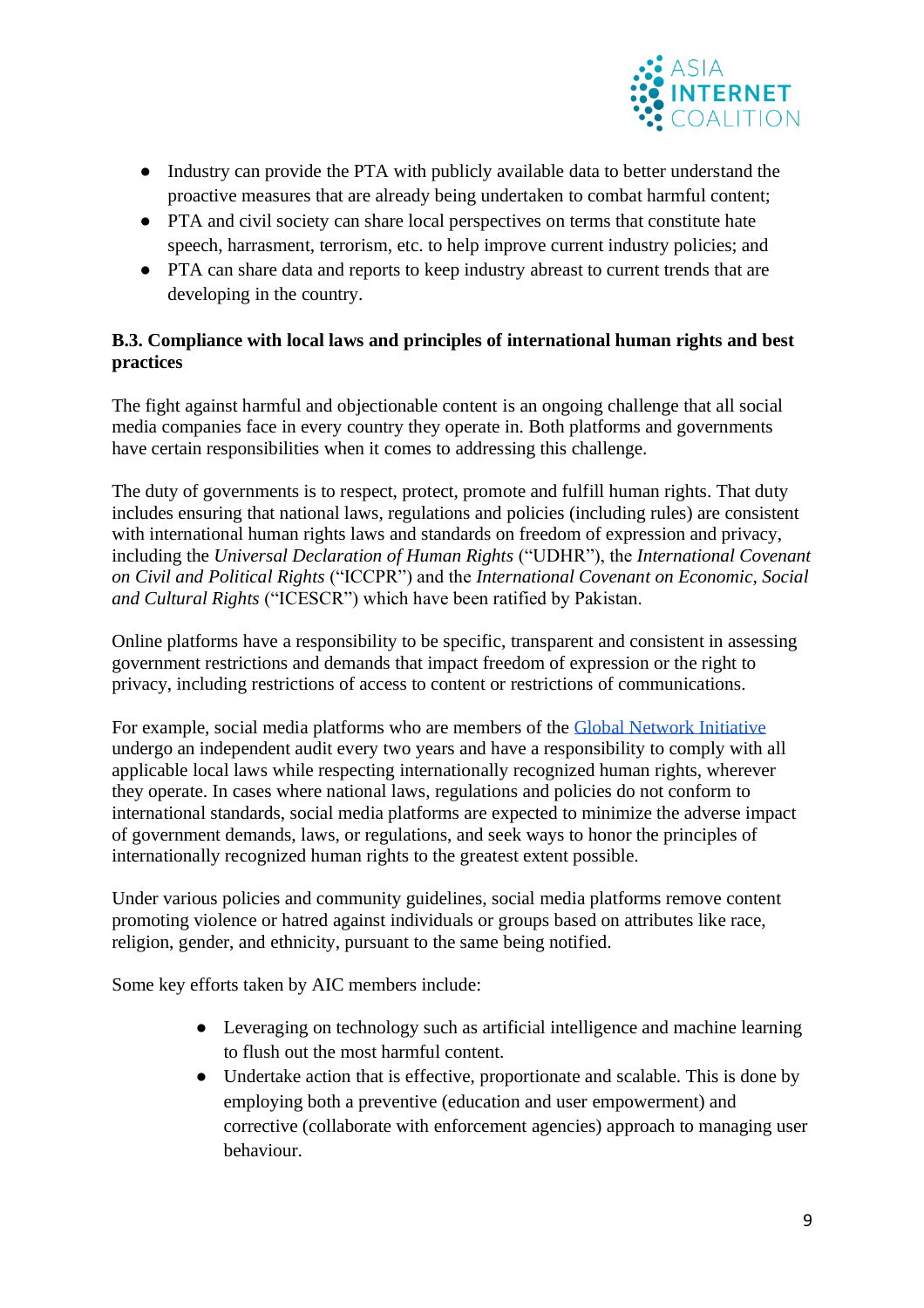

- Maintain a committed channel of communication to collaborate with regulators such as the PTA.
- Companies have also increased human capital resources for the region and conducted capacity building programs with local partners.
- Establish local partnerships to promote public awareness. Among them includes leveraging local social media influencers to push digital literacy programs. For example:
	- Ehtiyat Corona<sup>6</sup> is one such initiative that was predominantly citizenled and conducted using social media platforms to reach common people with credible information related to coronavirus.
	- The group of 200 digital influencers worked directly with the Prime Minister's Office (PMO) to channel authentic information to citizens, create awareness about the disease and spearhead the public campaign to encourage people to 'stay at home'.
- Promote a cyber-wellness approach and offer assistance to empower user responsibility through fact-checking and 'how to define false news' programs.

The Government should ensure that the fight against harmful and objectionable content is conducted in a manner that is compatible with international human rights principles and best practices. Integrating transparency and due process provisions in the Rules will ensure accountability in decision-making.

Transparency is not only one of the subjects outlined in Section 37 (2) of PECA 2016 on which Rules are to be framed – it is also a requirement of the fundamental right to information granted under Article 19A of the Constitution of Pakistan. This can be achieved by ensuring that the Government takes certain measures such as publishing regular reports detailing the amount of content that was removed over a period of time along with the reasons for removal. This will help to create an environment of trust and openness around PTA's regulation, which is a necessary element for any regulation.

The importance of due process has been underscored within Section 37 (2) of PECA 2016, which speaks of drafting Rules regarding an effective oversight mechanism. In order for an oversight mechanism to be effective, it must be independent and include a mandate to assess the Government's compliance with due process and efforts to preserve freedom of speech as it seeks to curb prevalent harmful content.

## **B.4. Balancing Freedom of Expression against other values, (i.e., Safety, Privacy, Dignity)**

All human rights are interdependent and interrelated: the enhancement of one right facilitates advancement of the others; similarly the deprivation of one right adversely affects others. Freedom of expression and privacy are thus an explicit part of this international framework of

<sup>6</sup> [EhtiyatCorona: Pakistan's digital influencers fight virus misinformation -](https://www.dawn.com/news/1542602/ehtiyatcorona-pakistans-digital-influencers-fight-virus-misinformation) Pakistan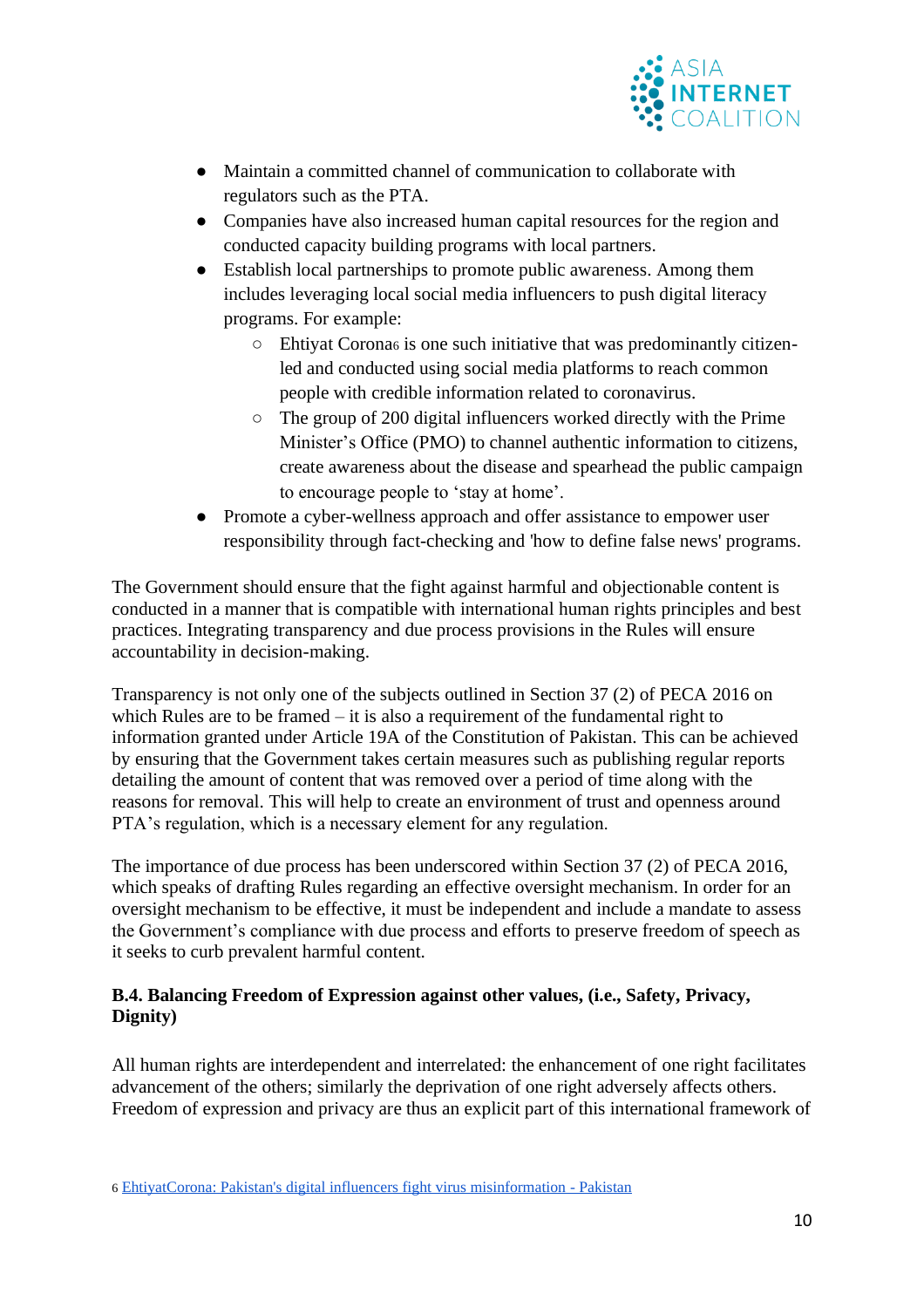

human rights and are enabling rights that facilitate the meaningful realization of other human rights.

Platforms have the responsibility to respect and promote the freedom of expression and privacy rights of their users. Social Media has the potential to enable the exchange of ideas and access to information in a way that supports economic opportunity, advances knowledge and improves quality of life. Social media platforms can work to protect, promote and support human rights through responsible decision-making, shared learning and multistakeholder collaboration.

Any regulation should protect the individual rights of freedom of expression and privacy. The best way to ensure a free and open Internet is to continue the important policy of safeguarding the open architecture of the Internet.

Removing content deemed detrimental is a necessity. However, determining what constitutes "objectionable" content cannot fall upon a single party. Instead it requires the synergy and understanding of regulators, industry and users. Only then will the freedom of expression be safeguarded.

A case in point can be observed in Taiwan. Taiwan garnered a victory in the fight against disinformation during the presidential elections earlier this year, thanks to a concerted, open and multi-stakeholder process. This example demonstrates that to ensure the upkeep of the digital ecosystem, continuous joint effort among the government, technology companies, and civil society groups is needed.

As in other countries7, the fake news problem in Taiwan takes advantage of complex, deeprooted ideological, cultural and political rifts among Taiwan's population of 24 million, and it demonstrates that fake news isn't just a technology or media literacy problem, but also one that needs to be examined from a social psychological perspective.

Much of the work, however, is being done by social media companies, volunteers and private citizens: organizations like the Taiwan FactCheck Center, a nonprofit that does not receive funding from the government, political parties or politicians. In July 2018, the group began collaborating with social media companies, where posts flagged as containing false information bring up a screen with a link that takes users to a Taiwan FactCheck Center report before they are allowed to view the content. Another interesting approach is Correct the Record, an initiative by Avaaz, a global advocacy group, intended to prevent the spread of fake news on Facebook and Twitter. Under this initiative, social media companies need to make sure that all users who see false information on their feeds are later presented with fact checks. This can be either in the form of a notification or a link to a verified organization.

More synergy can be possible between the government and social media companies by means of identifying false information and publishing reliable information, as observed in the case of the United Kingdom (UK). Currently, the UK does not have a legislation that governs fake news, however, the government has been investigating the impact of fake news in order to ensure that citizens have access to accurate information. The recently published whitepaper

7 <https://www.poynter.org/ifcn/anti-misinformation-actions/>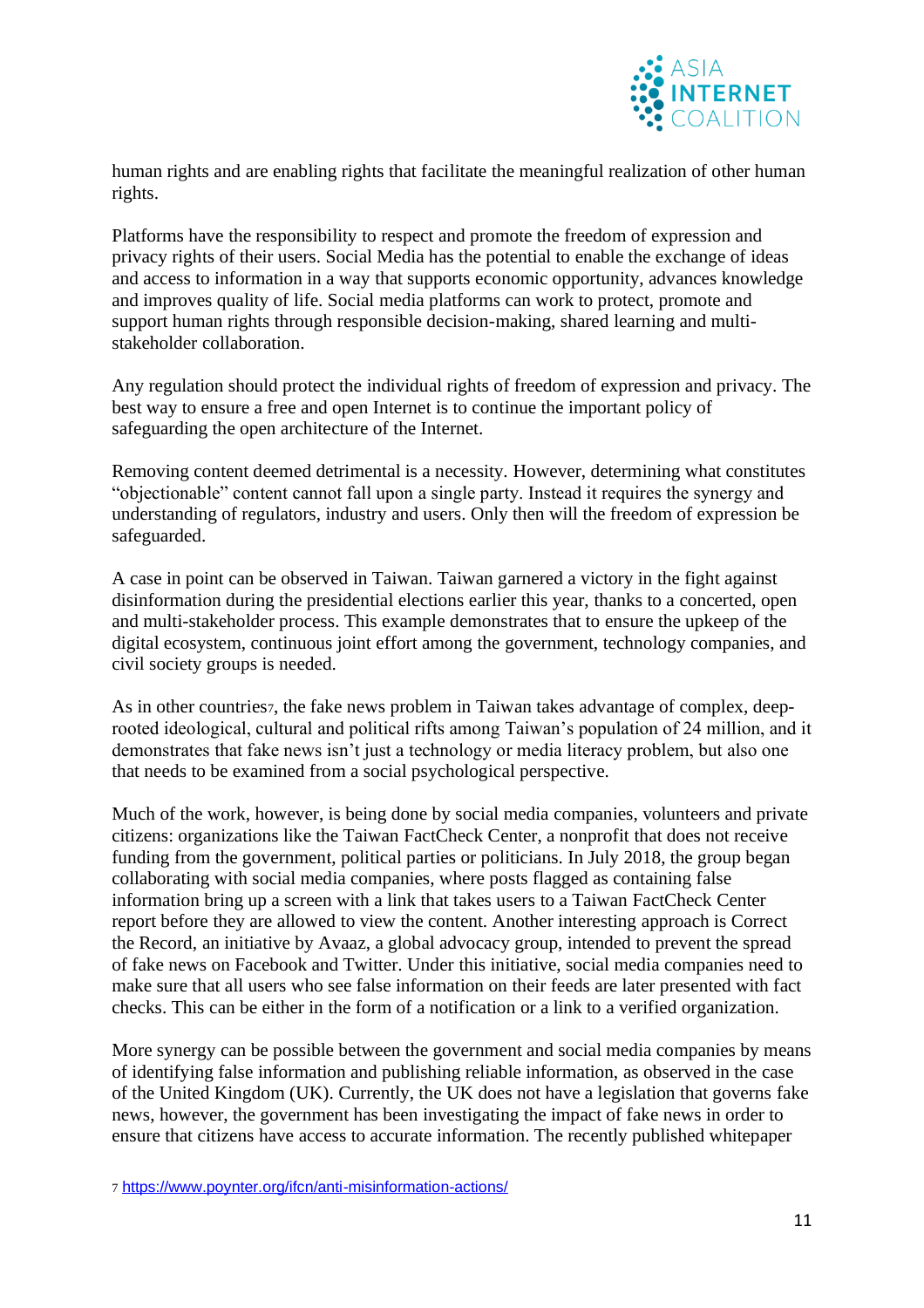

titled *Online Harms<sup>8</sup>* emphasizes the need for governments to work with companies by incentivizing compliance and making sure that requests are technically possible to implement. Moreover, proportionality is recommended in actions as too much regulation can stifle innovation and have a significant impact on the economy. Any form of social media regulation, thus, is required to be designed in such a way that it creates a level-playing field for companies and does not penalize them disproportionately.

In Pakistan's case, this would involve any regulation of social media to be in accordance with Article 19 of the Constitution of Pakistan, 1973. As the PTA is aware, Article 19 states that restrictions on freedom of expression must be "reasonable" under the circumstances, and must be in aid of one of the legitimate state interests given in the text of Article 19 ("in the interests of the glory of Islam, integrity, security, or defence of Pakistan…"). These are also the conditions given in Article 19 of the ICCPR for the restriction of speech. The protection of free expression therefore requires governments to make decisions that are proportionate to the harm they seek to avoid.

As such, any legislation that seeks to regulate free expression must have safeguards in place that make it mandatory upon regulators to take the principles of *necessity* and *proportionality*  into account before making a decision regarding the removal of any online content. This decision-making matrix ensures that regulation focuses only on the most prevalent harmful content.

Furthermore, in order for any restriction on speech to be necessary and proportionate, regulation should clearly define terms such as 'in the interests of security, or defence of Pakistan', 'public order,' 'decency', and 'glory of Islam.' By keeping these terms vague, significant discretionary authority lies with regulators to restrict speech, while also making it difficult to put systems in place to handle any such 'inappropriate' content in a practical and scalable manner. Additional definitional clarity on these terms would be appreciated to better understand the aim, impact, and application of these provisions, as well as to avoid any inadvertent or unintended violations.

By utilizing established free speech standards such as necessity and proportionality, regulators would not be starting from scratch; they would be expounding and adding regulatory effects to previous efforts of governments, civil society, and industry. For example, the [Global Network Initiative](https://globalnetworkinitiative.org/implementation-guidelines/) Principles and other civil society efforts have helped create baselines for due process and transparency linked to human rights principles.

### **B.5. Accountability Framework for Online Platforms**

Media landscapes and the diversity of roles fulfilled by technology companies have been evolving rapidly and will continue to do so. Democracy now requires that we engage in a collective learning process to organize online content moderation in a manner compatible with the requirements of international standards on freedom of expression. From this perspective, the need for a mechanism capable of ensuring an effective public supervision of content moderation on social media platforms is increasingly recognized on all sides.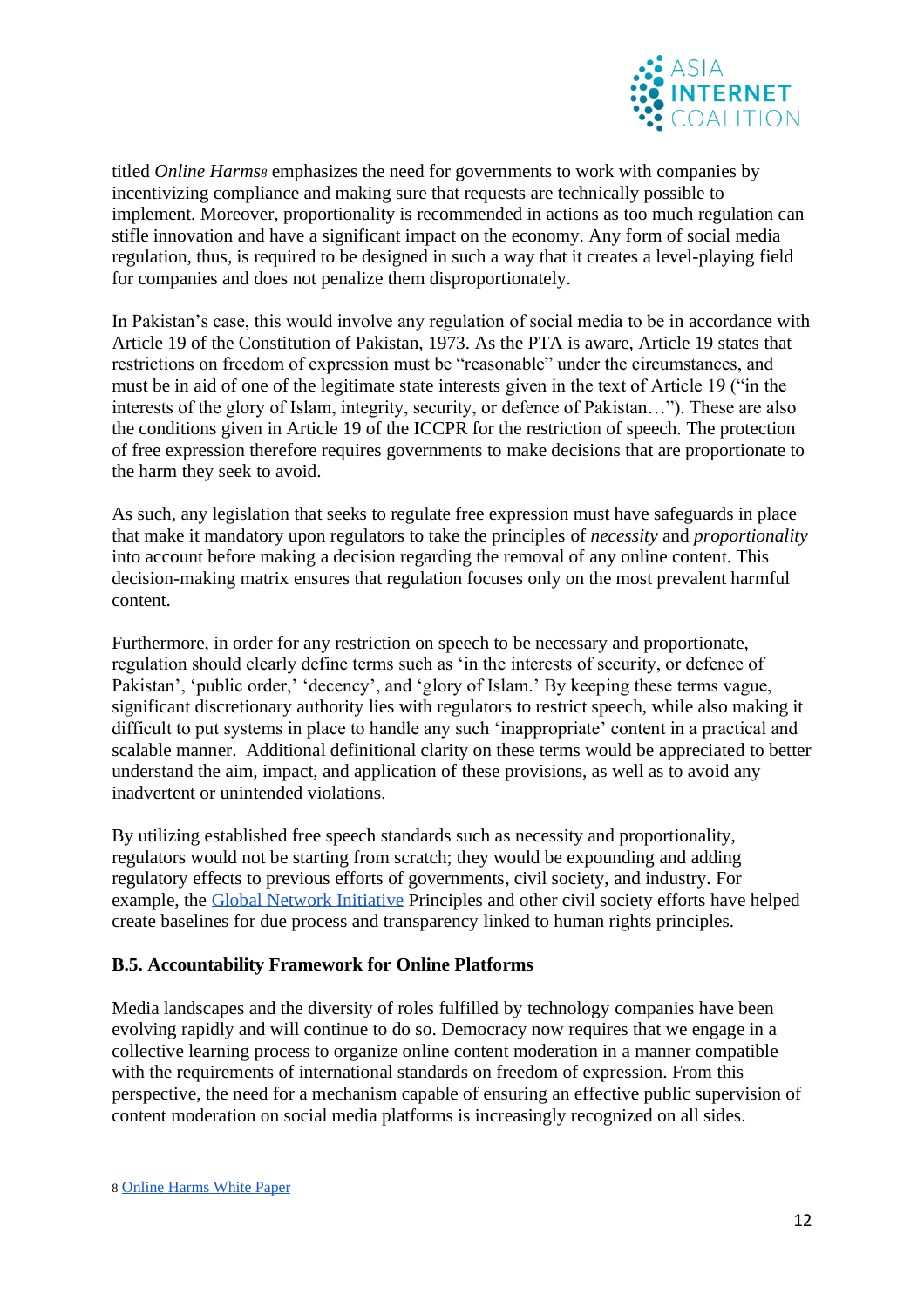

Regulation can best enhance accountability by ensuring that internet content moderation systems are consultative, transparent, and subject to meaningful independent oversight. Procedural accountability regulations could include, at a minimum, requirements that companies publish their content standards, provide avenues for people to report to the company any content that appears to violate the standards, respond to such user reports with a decision, and provide notice to users when removing their content from the site.

## **Enforcement**

In terms of an accountability framework, regulators can look to examples such as the [Global](http://globalnetworkinitiative.org/)  [Network Initiative,](http://globalnetworkinitiative.org/) which has created an incentive structure for compliance. Similarly, the European Union Code of Conduct on Countering Illegal Hate Speech Online has created a framework that has led to all eight signatory companies meeting specific requirements for transparency and due process.

Effective regulation should not measure performance based on removal of individual pieces of content; rather, it should holistically look at the requirements for good systems. Performance should then be measured based on a number of factors, notably the overall effectiveness of the system and improvements in the system. Sanctions should only be employed if there is a systemic failure.

Factors to consider may include the 'prevalence' and severity of content that violates platform policies. Regulators should also assess whether companies are striving to make reasonable efforts to ensure that the prevalence of violating content remains below certain levels, in line with the specificities of each platform. Generally speaking, some kinds of content are harmful only to the extent that they are actually seen by people. A regulator should care about stopping a hateful post that will be seen by millions of people rather than 10-20 such posts that will only be seen by one person. Only if prevalence and scale continue to remain insufficiently addressed in the case of repeated systemic failures should companies face possible sanctions. The regulator should also allow for flexibility, taking into account the inherent difficulties that may arise with different types of malicious activity, including the fact that abusers often use sophisticated measures to evade content moderation efforts.

For this reason, regulators (and platforms) will likely be best served by a focus on reducing the prevalence of views and wide dissemination of harmful content.

Additionally, concerning timeframes, we would point out that fixing turnaround times in a regulation or notice are not appropriate as they do not support legitimate variation between different technologies, different types of businesses, and different contexts. Social media companies need a reasonable period of time in which to assess the take down request once all the required information has been provided by the requesting individual. The exact time frame is not something that should be stipulated in legislation, as it will vary from case to case, depending on the complexities and volume of content under consideration. As an example, Violent Extremism content that is clearly inappropriate in general may be legitimately used in the course of, for instance, news reporting or educational purposes. Moreover, fixing timeframes may lead to over-removal by online companies so as to reduce risk. Inclusion in primary legislation adds complexity (e.g. stopping/starting the clock to clarify a notice) and inflexibility, should technologies change. Instead of inflexibly defined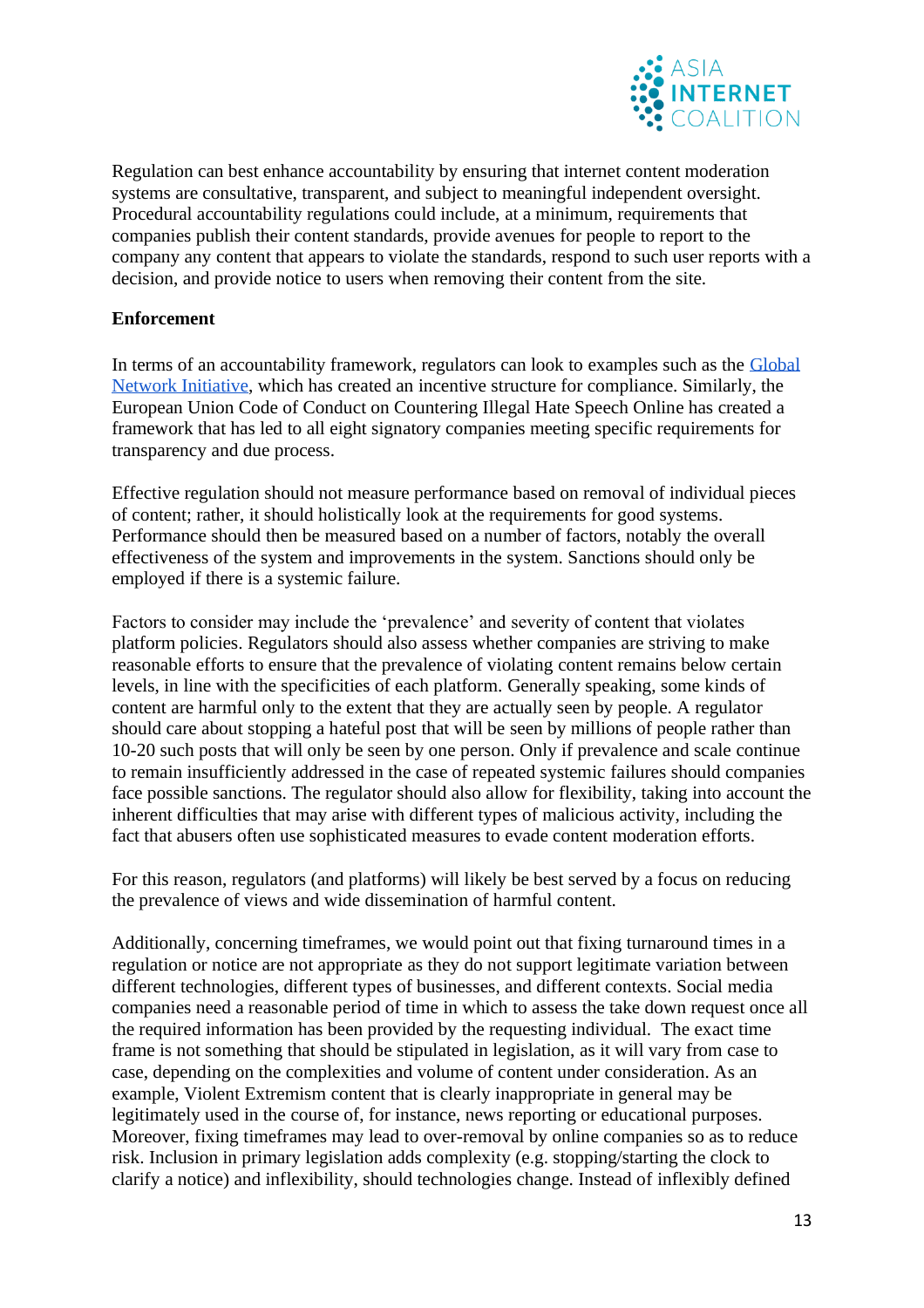

timeframes, requests should be responded to as soon as reasonably practicable, or "without undue delay," or "expeditiously", upon receipt of a clear and specific notice.

### **Local Presence**

While we understand the intention behind requiring the local presence of companies, localization obligations unnecessarily discriminate against foreign businesses, and poses a non-tariff barrier to trade. This is particularly stark in view of the nature of the services provided through the internet, which can be provided on a cross-border basis without the need for physical presence. By instituting local presence requirements, Pakistan will be deviating from established international trade norms and practices, and erecting unnecessary barriers to cross-border services trade.

Similar to data localisation requirements, local incorporation requirements also increase compliance costs for foreign companies, leading them to reconsider offering their services in Pakistan, and thereby reducing the host of services available to consumers and the local private sector within the country. Local incorporation and physical offices will also have huge repercussions for foreign firms with respect to taxes, foreign direct investments and other legal perspectives which will negatively impact economic growth.

Further, mandating that all social media companies must necessarily have a registered presence in Pakistan, would mean that certain established social media companies that are conducting their business in compliance with applicable local laws may now fall foul of restrictions under such Rules and may be forced to reconsider their service offerings. This would have a detrimental economic impact on the ease of doing business in Pakistan for other industries that heavily rely on global online platforms, especially in the post-COVID context.

Instead regulation should seek transparency and accountability from online platforms to ensure existing platform policies take local language and context into account in their decision-making.

### **B.6 Issues specific to Citizen Protection Against Online Harm Rules 2020**

We also observe that certain provisions of the Rules are in violation of the provisions of PECA 2016 and the Constitution of Pakistan. These include the following:

- Requirements such as local incorporation, proactive monitoring, and data localisation are beyond the scope of powers conferred under both the Pakistan Telecommunication Act (PTA) and PECA.
- The creation of an entirely new authority known as the 'National Coordinator' is beyond the scope of powers granted in PECA.
- Provisions that allow the Office of the National Coordinator to search and seize data without proper legal oversight is contrary to the scheme of PECA 2016 under which only PTA may seek removal of unlawful online content and agencies authorised under Section 29 PECA may seek user data.